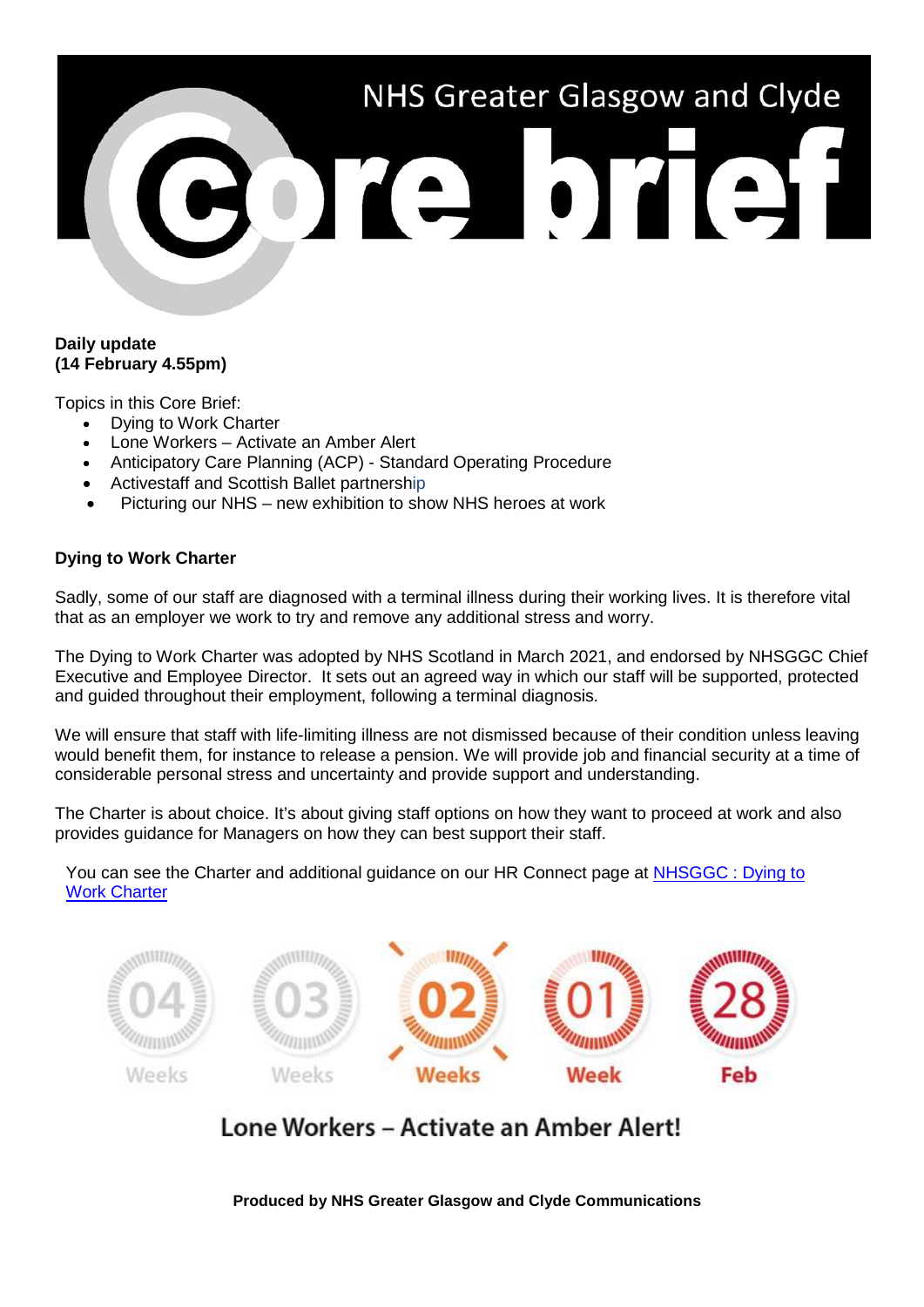## **Reliance Protect Lone Worker Device - Action required!**

An Amber Alert must be activated in the month of February.

Those devices that are not activated will be placed onto a list for reallocation.

Where departments no longer require the device, risk assessments and procedures must be updated to reflect this and contact made with Health & Safety to ensure the device, charger and any accessories are returned.

#### **Anticipatory Care Planning (ACP) – Standard Operating Procedure**

As part of the NHSGGC Unscheduled Care Anticipatory Care Programme, a [standard operating](https://www.nhsggc.org.uk/media/271146/ggc-acp-sop-v10-feb-2022.pdf)  [procedure](https://www.nhsggc.org.uk/media/271146/ggc-acp-sop-v10-feb-2022.pdf) has now been published giving detailed guidance to staff regarding the process of having and recording anticipatory care planning conversations. This guidance is applicable across all areas of NHSGGC, including the six HSCPs, primary care, acute settings and the independent care sector.



Everyone has a role to play to help embed ACP in our culture in order to provide the public with an opportunity to communicate their wishes and preferences to us. By doing so, this will help us deliver personcentred care and ensure that the values of Realistic Medicine can be met.

Alongside the full Standard Operating Procedure (SOP), [further resources](https://www.nhsggc.org.uk/your-health/health-services/planning-care/acp-documents-and-resources/) are also available on the ACP webpages which provide support to both staff and the public who may be engaging in these conversations. This includes a [summary document of the full SOP.](https://www.nhsggc.org.uk/media/271143/acp-sop-summary-v10-feb-2022.pdf)

All staff can access ACP training via the [emodule](https://www.nhsggc.org.uk/your-health/health-services/planning-care/resources-for-staff/acp-training-hub/acp-online-module/) or attending a virtual communication skills workshop (dates [available on the webpages\)](https://www.nhsggc.org.uk/your-health/health-services/planning-care/resources-for-staff/acp-training-hub/acp-communication-skills-training/).

All team leads, service managers and line managers are kindly asked to ensure their staff are aware of this guidance and are familiar with the role they can play in helping this system work. Any queries or feedback can be emailed to [ACPSupport@ggc.scot.nhs.uk](mailto:ACPSupport@ggc.scot.nhs.uk)

#### **Activestaff**

A reminder that Scottish Ballet in partnership with NHSGGC are offering the sessions below



Why not join Rhiana Laws for these warm and activating sessions to feel refreshed and energised in the morning?

#### HEALTH AT HAND - Energise **Are you seeking fresh ways to feel healthy? Needing to release stress, anxiety and fatigue?**

Energise this February with the Health at Hand movement and breath sessions specifically for Health & Social Care staff. No previous experience needed. To book a place [click here.](https://wfly.co/i9C2S)

#### ENERGISE IN THE MORNING

#### **Tuesday 22 February at 8.30-8.50am**

Twenty minutes of guided energising movement and gentle stretches suitable for workplace or home settings. To book a place [click here.](https://wfly.co/i9C2S)

**Produced by NHS Greater Glasgow and Clyde Communications**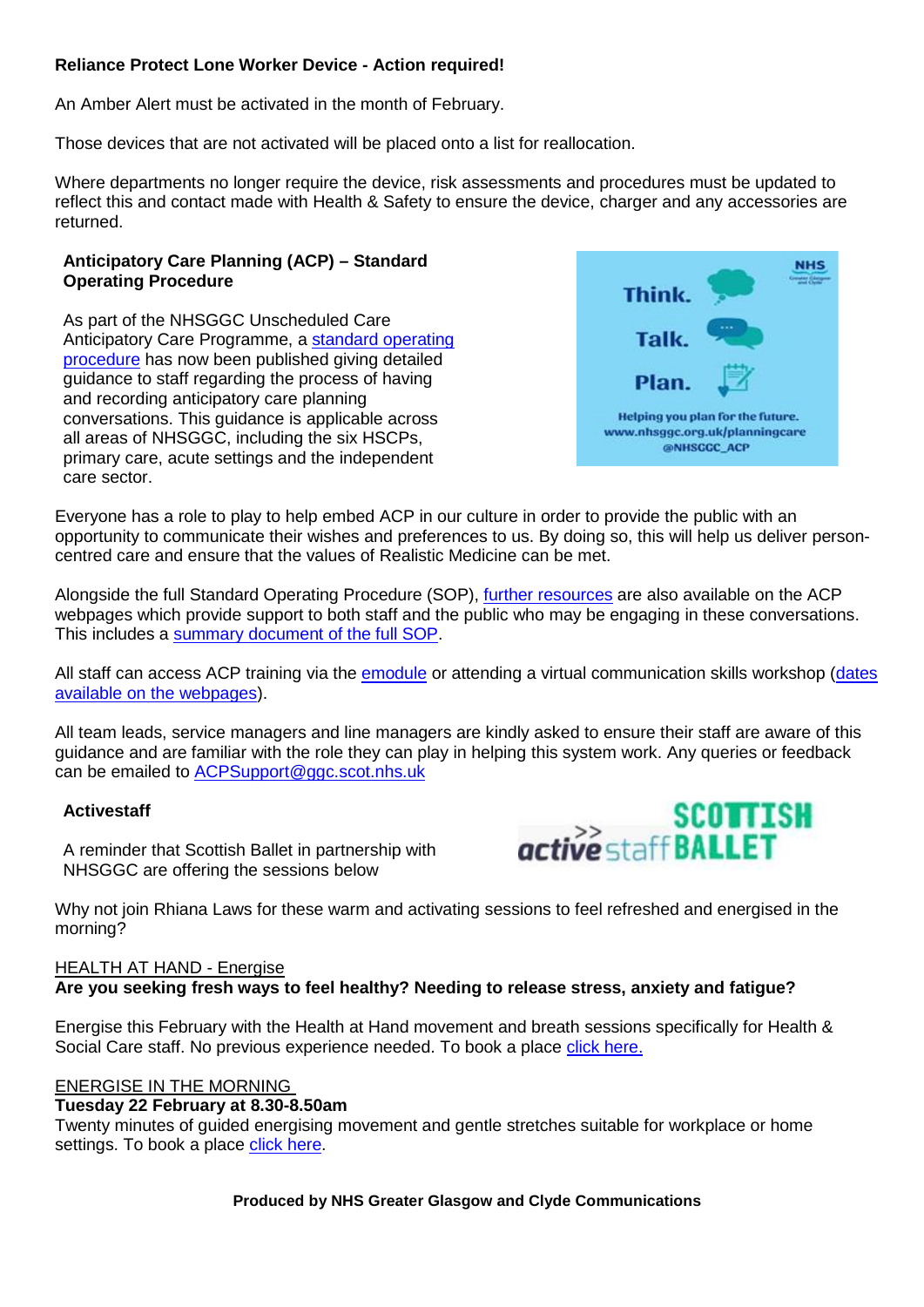## **Picturing our NHS – new exhibition to show NHS heroes at work**

*Picturing our Workforce: One NHS Family* has been inspired by a real desire to acknowledge and see the diversity of NHSGGC's workforce family. The exhibition will first be staged at Glasgow Royal Infirmary, before going on to other hospital sites.



One of those being portrayed in the exhibition is Oudwin Griffith, a Senior Clinical Nurse Specialist based at the QEUH, and Chair of the BME Staff Network, who said: "I felt that I should volunteer to be part of the exhibition, in the hope that other staff from a BME background would come forward and be included. This not only helps staff, but patients from a similar background too.

"I am excited about the potential impact of the exhibition on BME staff and patients going forward."

Ayesha Bains, Workforce Equality Project Officer, Human Resources and Project Lead for the exhibition, said: "As the biggest employer in one of the most diverse populations in Scotland, we are keen to ensure that our workforce is representative of the diverse patient community we serve. Our One NHS Family Campaign has been developed as part of NHSGGC's ongoing commitment to equality, diversity and inclusion as we continuously work towards building a Better Workplace.

The One NHS Family campaign was established to raise awareness of our commitment to acknowledging, supporting and celebrating our diverse workforce.

"I am delighted that *Picturing our Workforce: One NHS Family* raises the visibility of our amazing workforce, encouraging and promoting greater equality, diversity and inclusion within our workplace as an integral component of 'Growing our Great Community' within NHSGGC." [Click here to read more.](https://www.nhsggc.scot/picturing-our-nhs-new-exhibition-to-show-nhs-heroes-at-work/)

The exhibition will open in spring and will also be available to view online.

# **Lateral Flow Tests - Available to all staff** Speak to your line manager about where to collect your test kit, then: **Register Test** Record vour kit daily vour results Keep your colleagues and patients safe from COVID-19 Help stop the spread! Visit: www.nhsggc.org.uk/lfd-stafftesting

Please keep up-to-date with the latest guidance on our dedicated web pages at: [www.nhsggc.org.uk/covid19.](http://www.nhsggc.org.uk/covid19) If you have any questions about the current situation please check the FAQs first. If you have any further questions, please email: [HR.Support@ggc.scot.nhs.uk.](mailto:HR.Support@ggc.scot.nhs.uk)

**Produced by NHS Greater Glasgow and Clyde Communications**